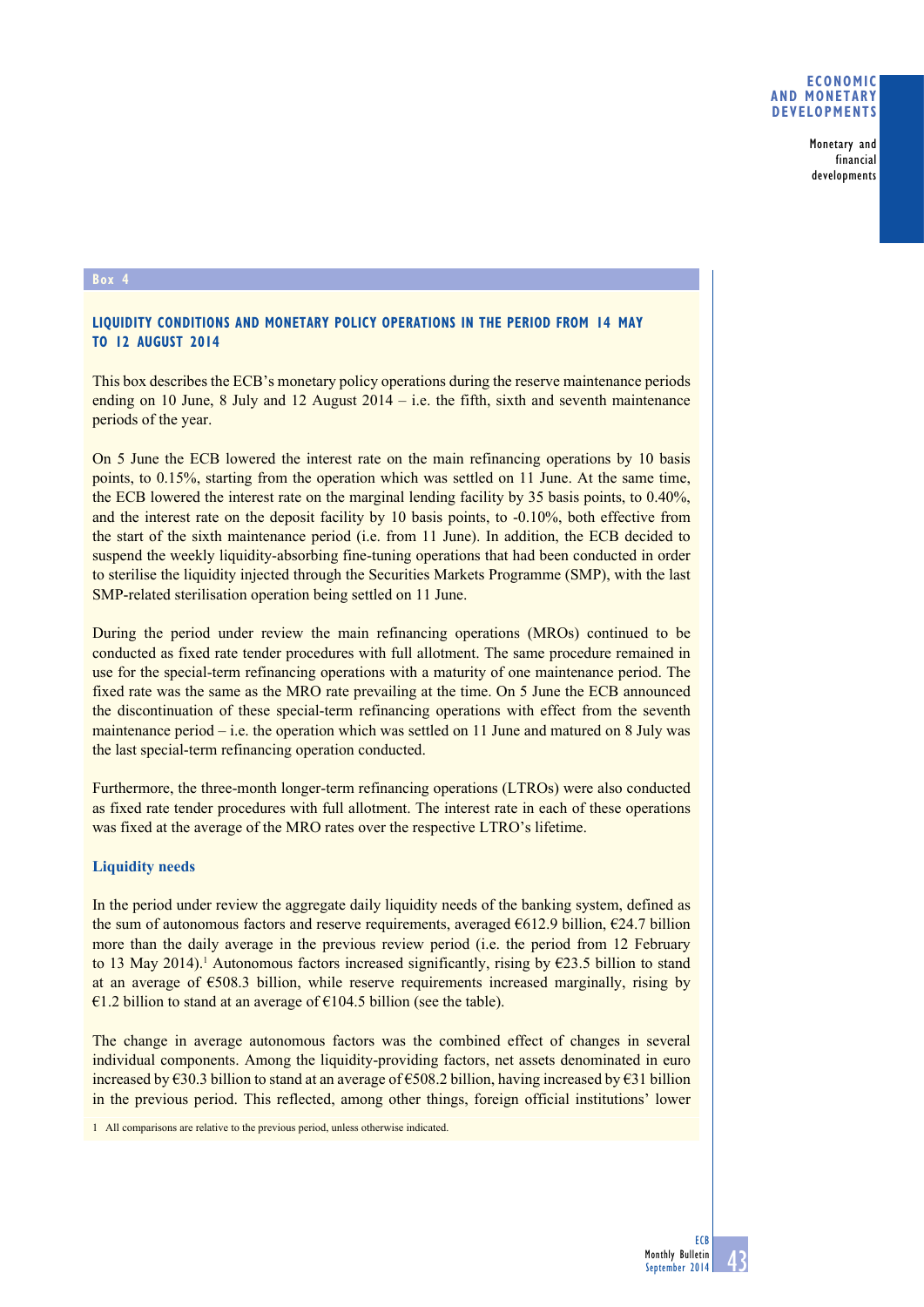euro-denominated deposits with the Eurosystem. The introduction of a negative deposit facility rate has led some foreign institutions to further reduce their cash holdings with Eurosystem central banks in order to avoid negative interest rate charges.

Among the liquidity-absorbing factors, banknotes in circulation increased by  $\epsilon$ 19.5 billion to stand at an average of €959.6 billion, reflecting usual seasonal developments in banknote demand over the summer. Government deposits also increased, rising by  $E22.1$  billion to stand at an average of €103.7 billion. As the introduction of a negative deposit facility rate also affected government deposits held with the Eurosystem, national treasuries tried increasingly to invest their excess liquidity at positive nominal interest rates in the market, but they did not always achieve this goal.

The volatility of autonomous factors increased further. Weekly estimates, as published with the announcement of the main refinancing operations, ranged between €451.7 billion and  $\epsilon$ 532.1 billion, compared with between  $\epsilon$ 448.3 billion and  $\epsilon$ 522.3 billion in the previous period. This volatility was due primarily to fluctuations in other autonomous factors and government deposits. The traditional volatility of government deposits owing to tax cycles was compounded by the aforementioned attempts by treasuries and customers of Eurosystem reserve management services to invest more of their holdings in the market.

Weekly forecasts of autonomous factors showed an average absolute error of €6.7 billion, ranging between -€19.3 billion and  $65.2$  billion – up from an average of  $63.2$  billion in the previous review period. That increase can be attributed mainly to government deposits, which exhibited an average absolute error of  $\epsilon$ 5.8 billion owing to the difficulty of anticipating the investment activities of treasuries in an environment in which short-term money market rates were often negative. Other autonomous factors also contributed, recording an average absolute error of €3.8 billion.

## **Liquidity provision**

The average amount of liquidity provided through open market operations conducted as fixed rate tender procedures with full allotment increased by  $\epsilon$ 30.2 billion, to  $\epsilon$ 739.7 billion, after several periods of decline. This increase was a result of the combined effect of the repayment of liquidity obtained in the three-year LTROs, partially offset by an increase in other liquidity-providing tender operations and the suspension of the SMP-related weekly sterilisation operations. Liquidity provided through tender operations averaged  $\epsilon$ 531.1 billion, marking an increase of €48 billion in comparison with the previous review period.

The average liquidity provided through the weekly MROs increased by  $\epsilon$ 11 billion, to  $\epsilon$ 121 billion, as some counterparties partially switched to the MROs in order to replace the amounts repaid on the three-year LTROs and the discontinued special-term refinancing operations with a maturity of one maintenance period. The weekly amount allotted remained volatile, fluctuating between a low of  $\epsilon$ 94 billion on 9 July and a high of  $\epsilon$ 149.3 billion on 4 June as banks adjusted their demand in line with developments in liquidity and money market conditions. The reduction of the MRO rate and the cut in the deposit facility rate, together with the suspension of the SMP-related sterilisation operations, may have increased excess liquidity and dampened money market rate volatility, thus contributing to the stabilisation of MRO allotment amounts observed since mid-June (with the exception of end-of-month spikes).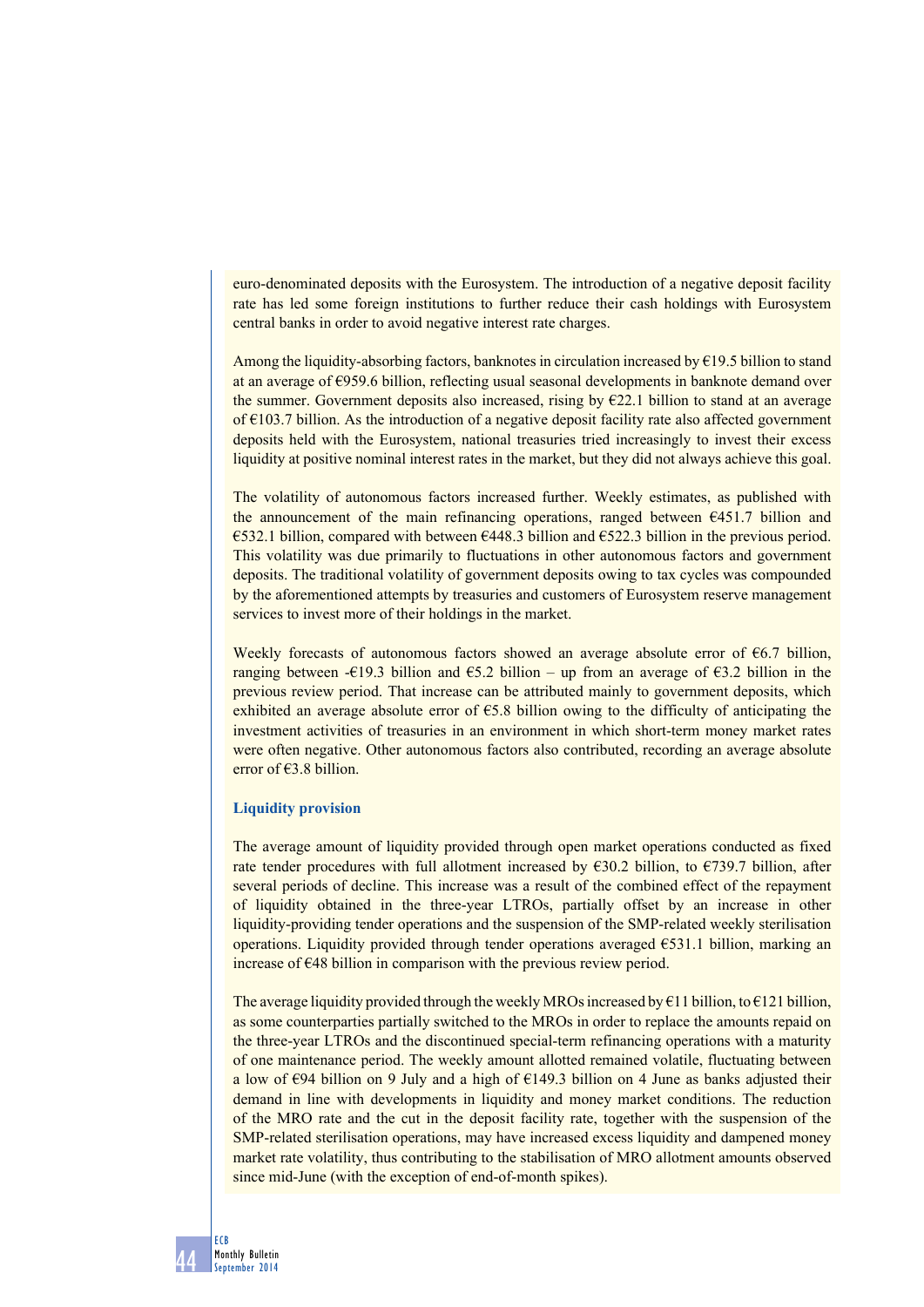## **Economic and monetary developments**

Monetary and financial developments

The three-year LTRO repayments continued at an average pace of  $\epsilon$ 6.3 billion per week. By the end of the period under review, total repayments had reached  $6626.0$  billion, corresponding to 63% of the total amount borrowed and 120% of the initial net injection of liquidity. Weekly repayments continued to fluctuate, with a peak settlement of  $\epsilon$ 21.5 billion on 23 July. Idiosyncratic counterparty factors explain most of these weekly variations, although the average pace remained broadly unchanged compared with the previous period.

Prior to the decision to suspend the SMP-related weekly sterilisation operations, the bids received in the last eight operations were lower than the intended absorption amount. These episodes reflected greater tensions in very short-term money market rates as a consequence of lower excess liquidity, which was sometimes accompanied by rate spikes above the maximum bid rates in these operations.

# **Excess liquidity**

Excess liquidity increased by  $\epsilon$ 5.5 billion, averaging  $\epsilon$ 126.8 billion in the period under review, compared with  $E121.3$  billion in the previous review period, thereby reversing the steady downward trend observed since early 2013. Daily current account holdings in excess of reserve requirements increased by  $\epsilon$ 9.2 billion to average  $\epsilon$ 101.4 billion, while average use of the deposit facility decreased by  $64$  billion, to  $625.5$  billion. Excess liquidity dropped to the lowest level recorded since the beginning of 2012, standing at €116.6 billion in the fifth maintenance period of 2014. Following the ECB's decisions in June 2014, excess liquidity rebounded in the sixth and seventh maintenance periods, standing at approximately  $\epsilon$ 130 billion. Excess liquidity fluctuated fairly strongly in the fifth maintenance period, mainly driven by volatility in autonomous factors and the fluctuations in the amounts allotted in the MROs and the SMP-related sterilisation operations. This contributed to the heightened volatility of short-term money market rates. However, since the sixth maintenance period, as a response to the ECB measures, excess liquidity has stabilised and fluctuated within a narrower range of between  $\epsilon$ 166 billion (30 June) and  $\epsilon$ 104 billion (23 July), thus remaining above  $\epsilon$ 100 billion.

In the fifth maintenance period counterparties continued to hold about 24% of their excess liquidity in the deposit facility, with the remaining 76% being held in the form of excess reserves, in line with the average pattern recorded in the second, third and fourth maintenance periods. In the sixth and seventh maintenance periods the proportion of excess liquidity held in the form of excess reserves increased to approximately 82%. As excess reserves (i.e. average current account holdings in excess of minimum reserve requirements) are also charged the negative rate applied to the deposit facility following the decisions announced on 5 June, counterparties should remain indifferent regarding the form in which excess liquidity is held. In this context, however, some technical and operational aspects may make holding excess reserves marginally more convenient than use of the deposit facility, which explains their higher share. At the same time, some counterparties may retain a preference for the deposit facility for operational or regulatory reasons. The pattern observed in the fourth and fifth maintenance periods – whereby use of the deposit facility increased in the last week of the maintenance period, when more counterparties had fulfilled their reserve requirements – largely disappeared in the sixth and seventh maintenance periods.